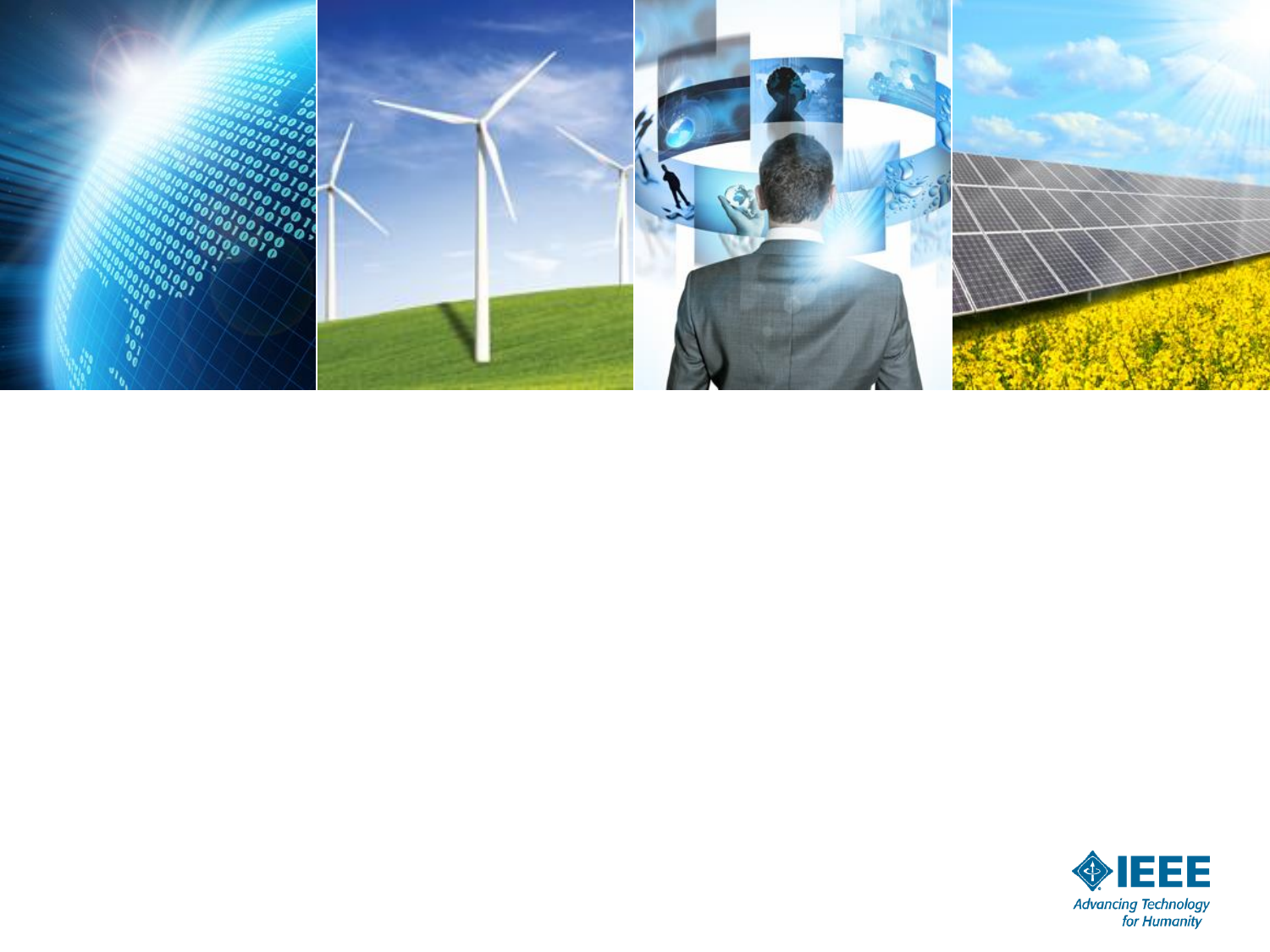## **Keys To Our Future**

- Delivering value for working engineers
- Growing our IEEE community, worldwide
- Developing a IP publishing and conference process for the 21st century
- **Increasing IEEE visibility**

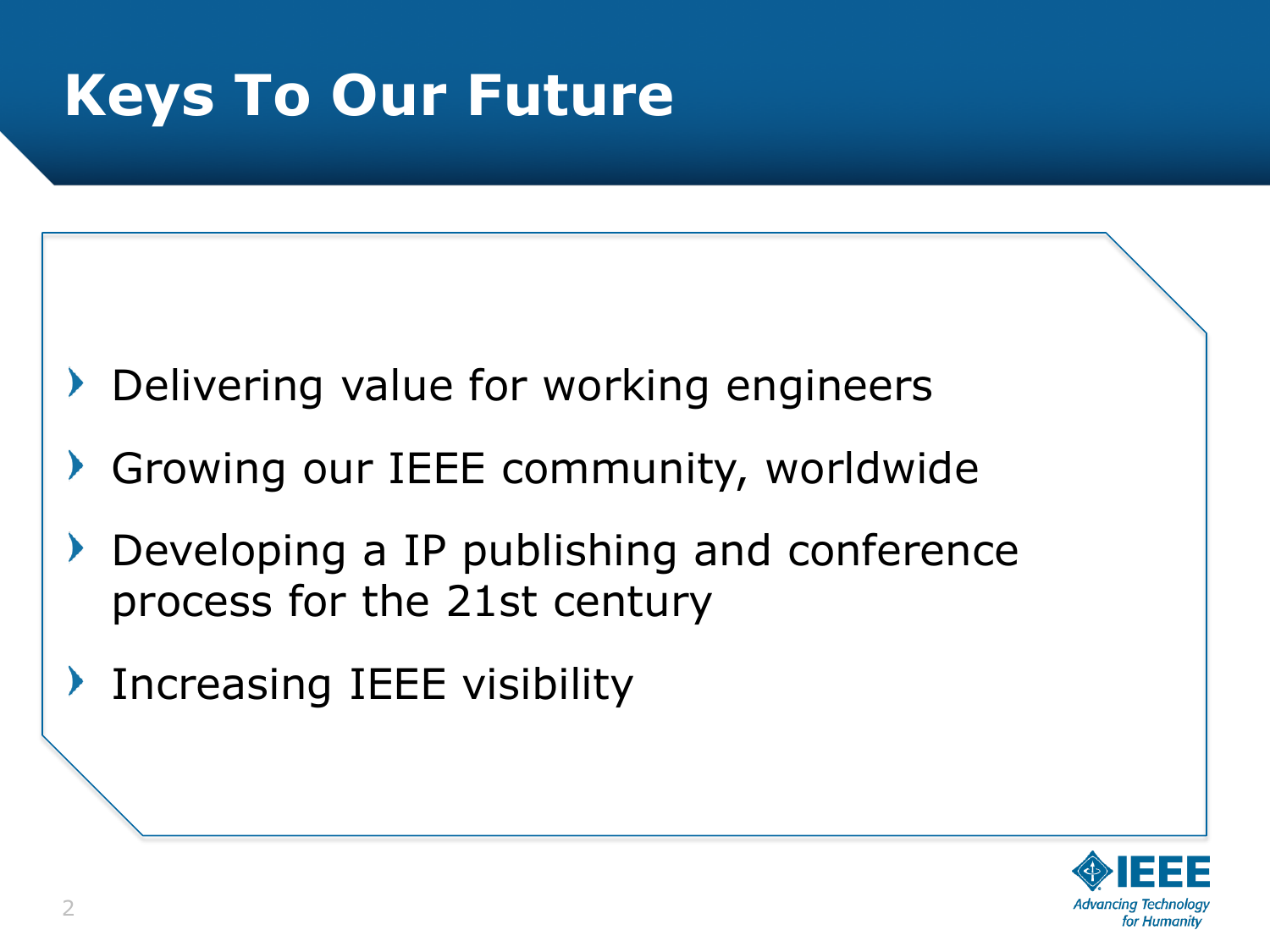# **Value for Working Engineers**

- Career Security across academic, governmental, and corporate sectors, accomplished through:
	- Expanded networking opportunities
	- Metro Area Workshops and Continuing Education enhancements
	- Practitioner magazines, conferences and interactive and live IP
	- Increasing our efforts with industry

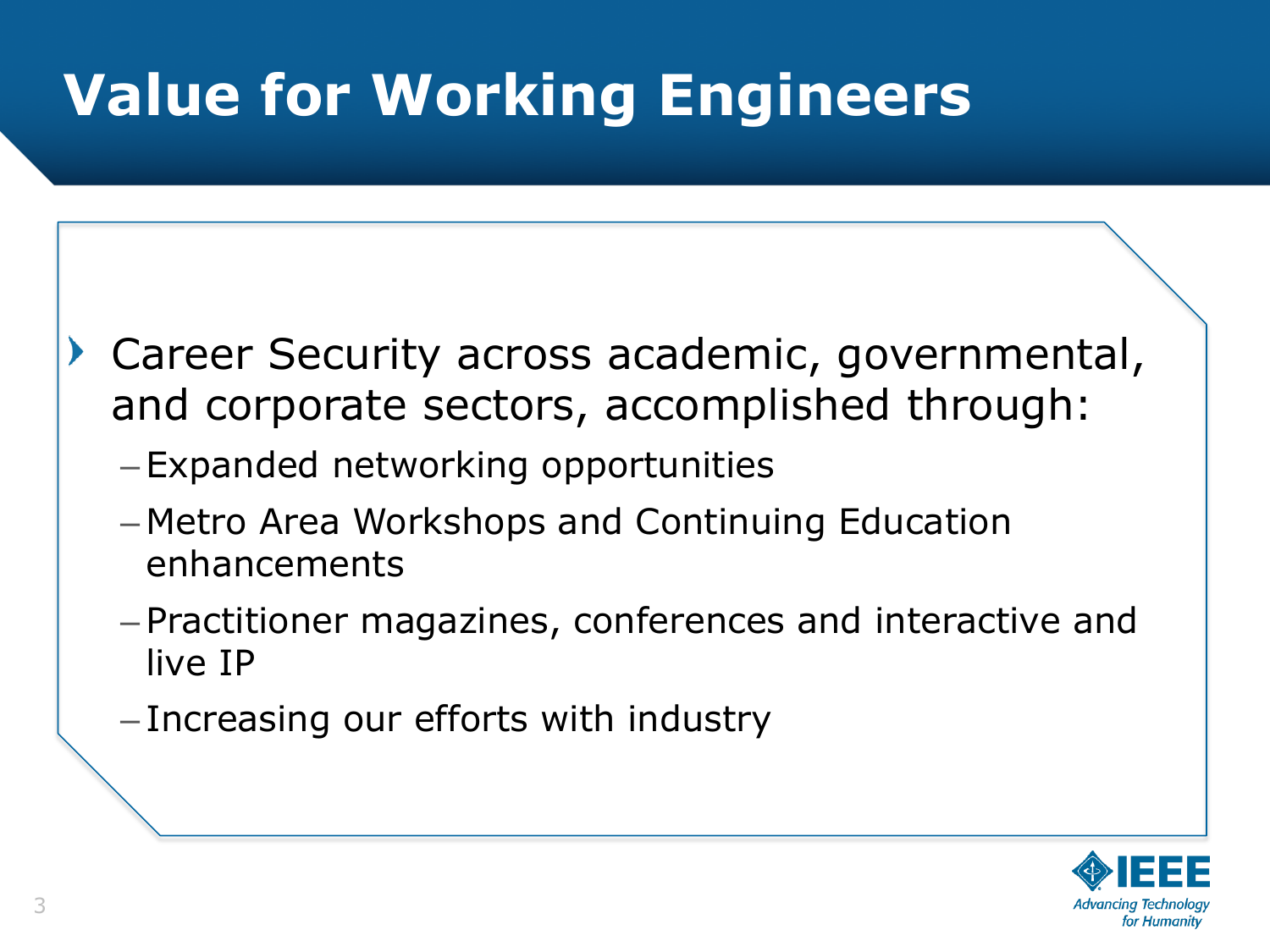## **IP for the 21st Century**

- **Integrated web** of knowledge
- Work in the problem space, not technology stovepipes

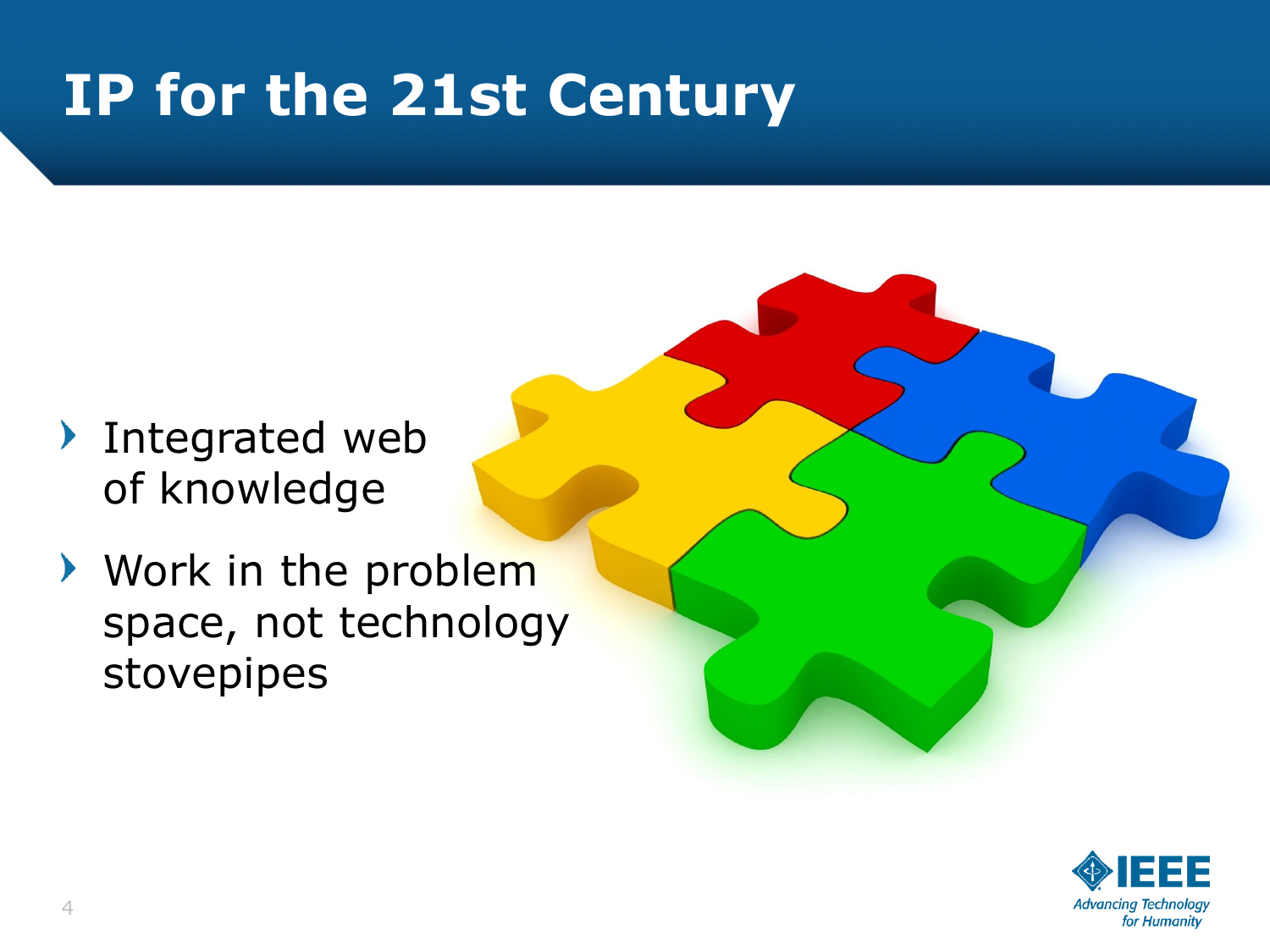### **Increase Visibility**

- Increase prestige, recognition and influence of the profession
- ▶ Increased employer support—our members are their lifeblood
- Impact public policy—our members literally invent  $\blacktriangleright$ the world we live

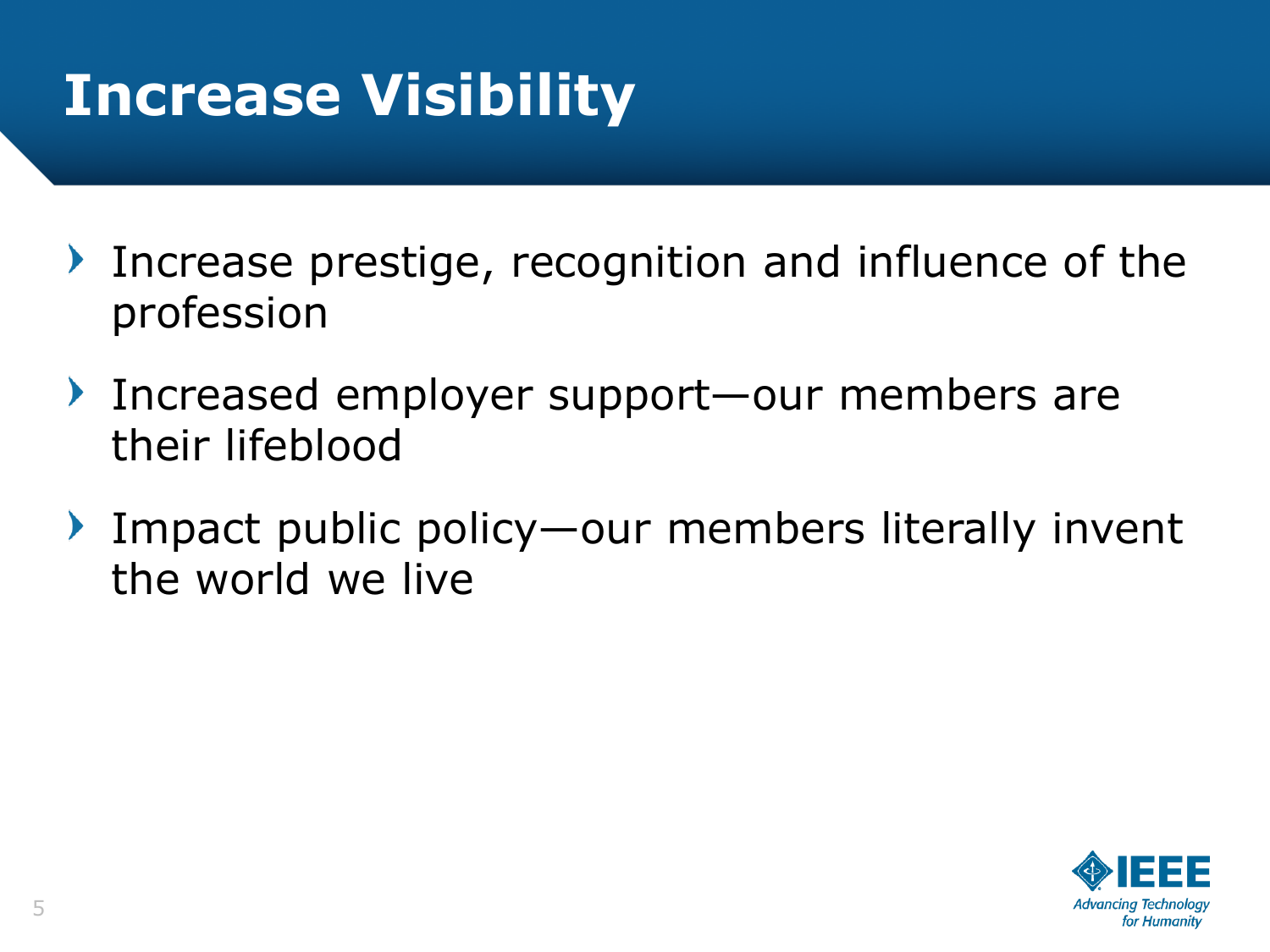### **Public Visibility: Off to a Fast Start in 2014**



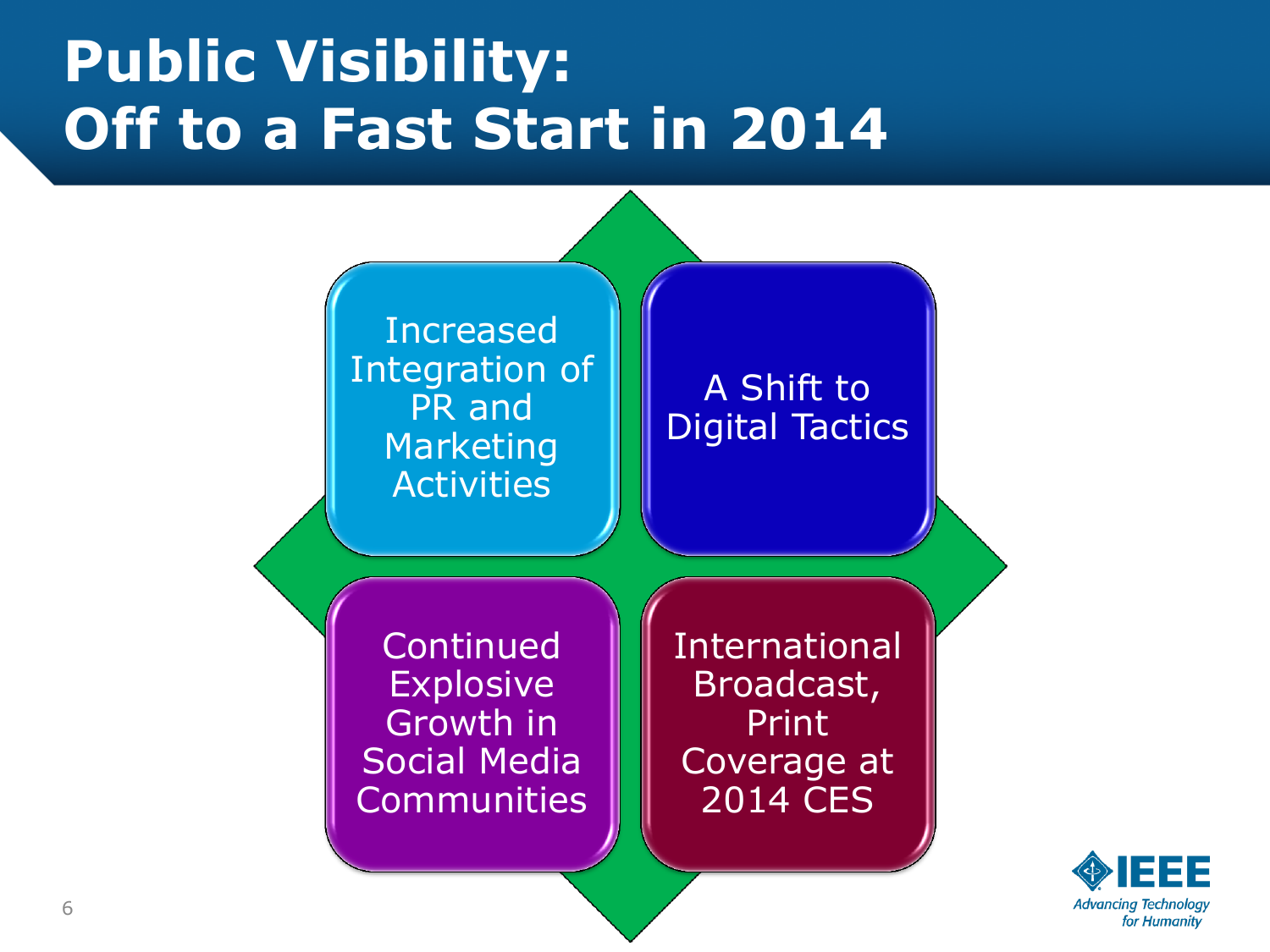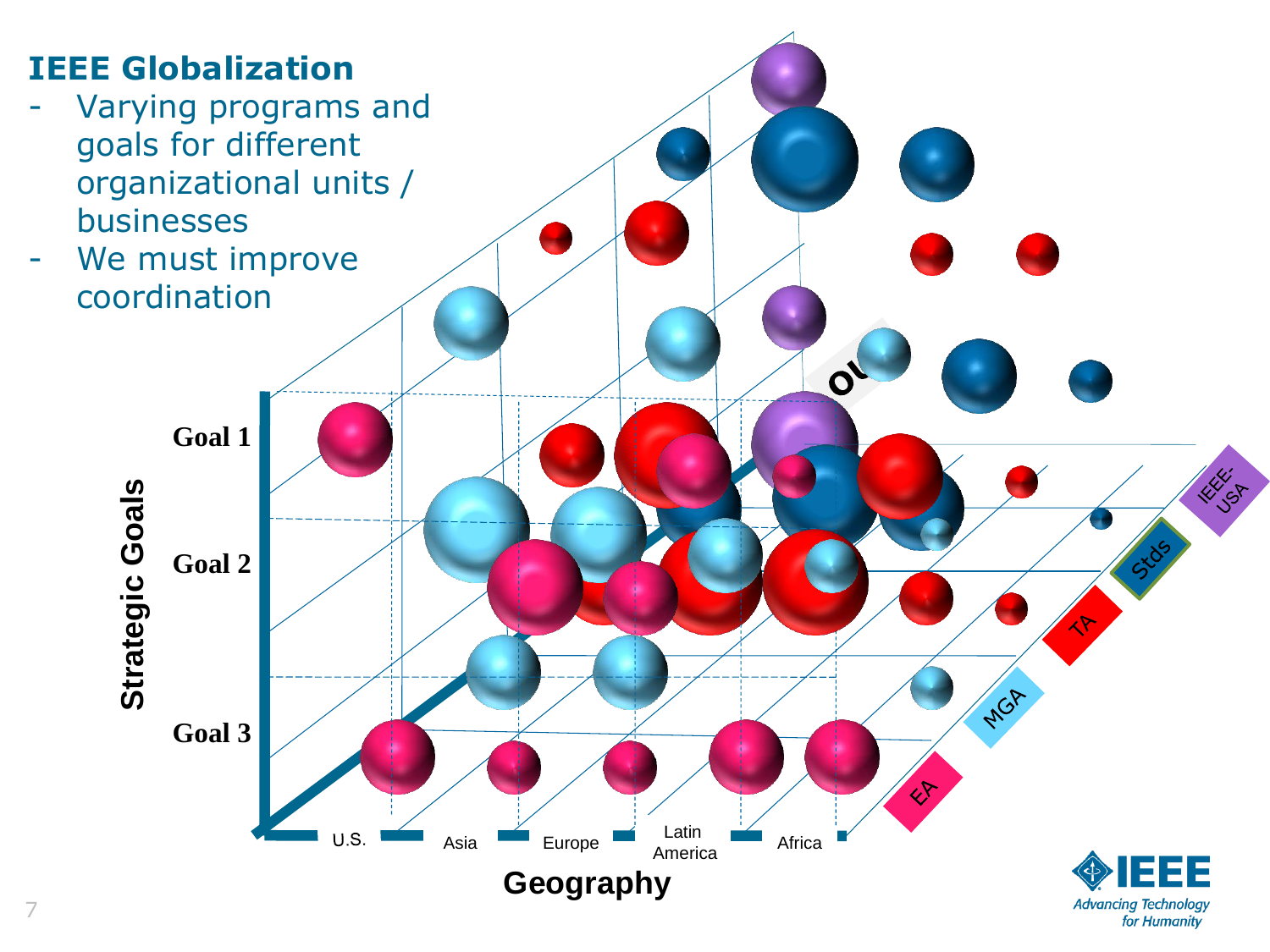### **Choose our Future**



### This? …or this?



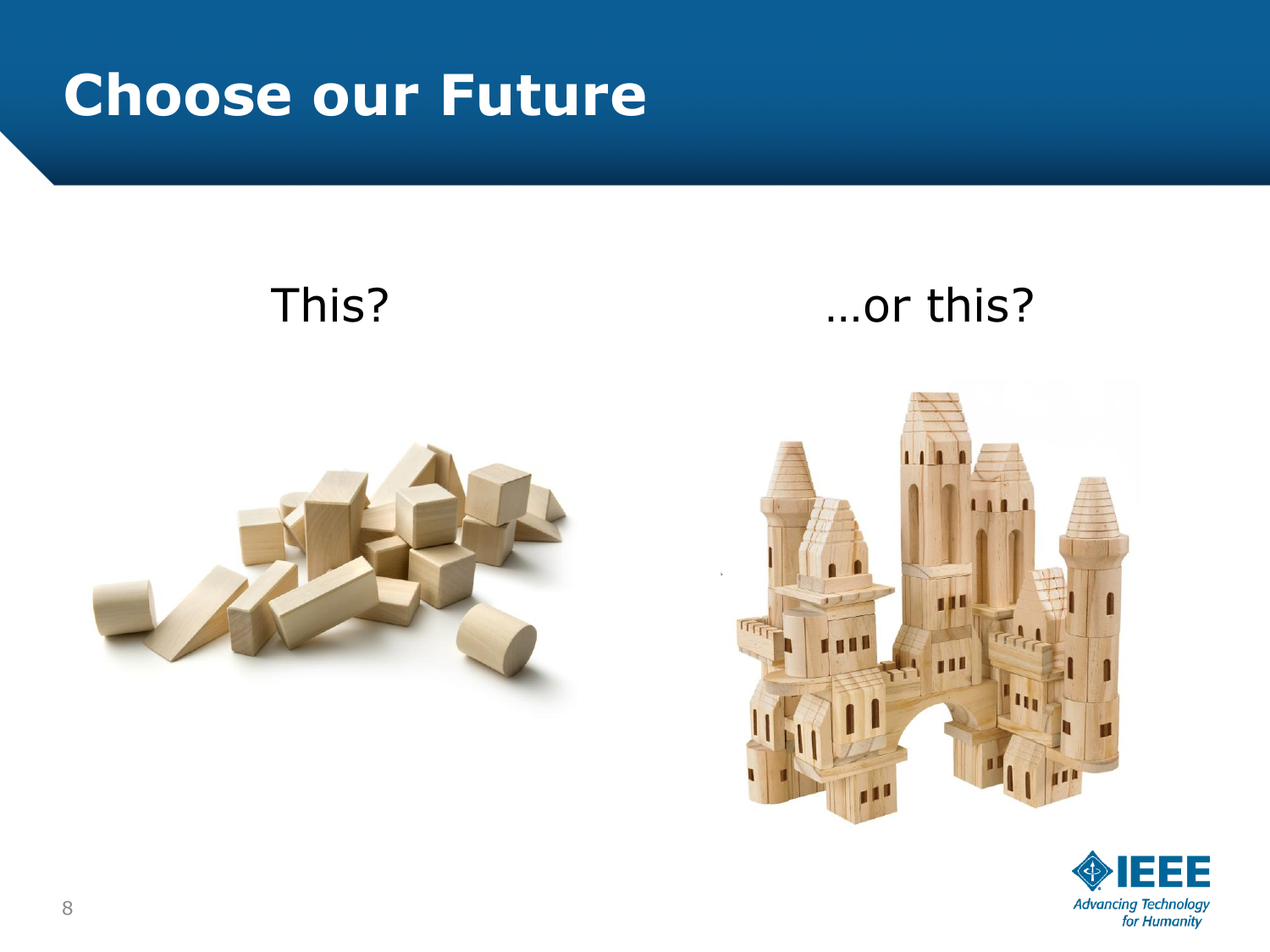## **Input Needed From All Sectors of Our IEEE Community**



- For our efforts to be successful, your input is critical
	- –All voices must be heard, all insights, ideas, and perspectives considered
- Our strength is our community; our future lies in building upon that strength

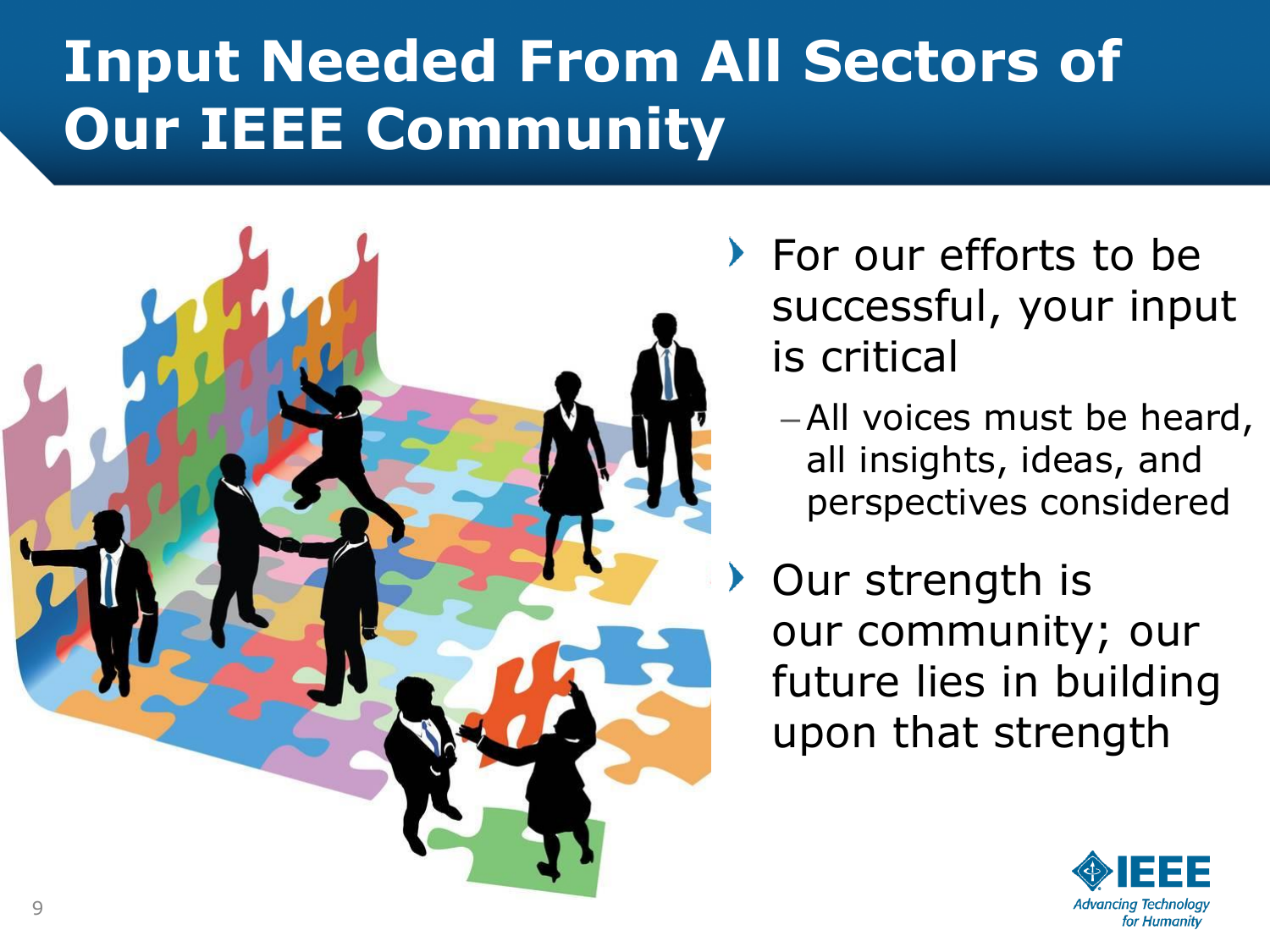## **Forming Ad Hoc Committees**

▶ 2015 Ad Hoc Committees will address topics vital to IEEE's global future

### **Needed:**

Leaders within our IEEE community, to share concerns of global membership, chart a course for a global, united future